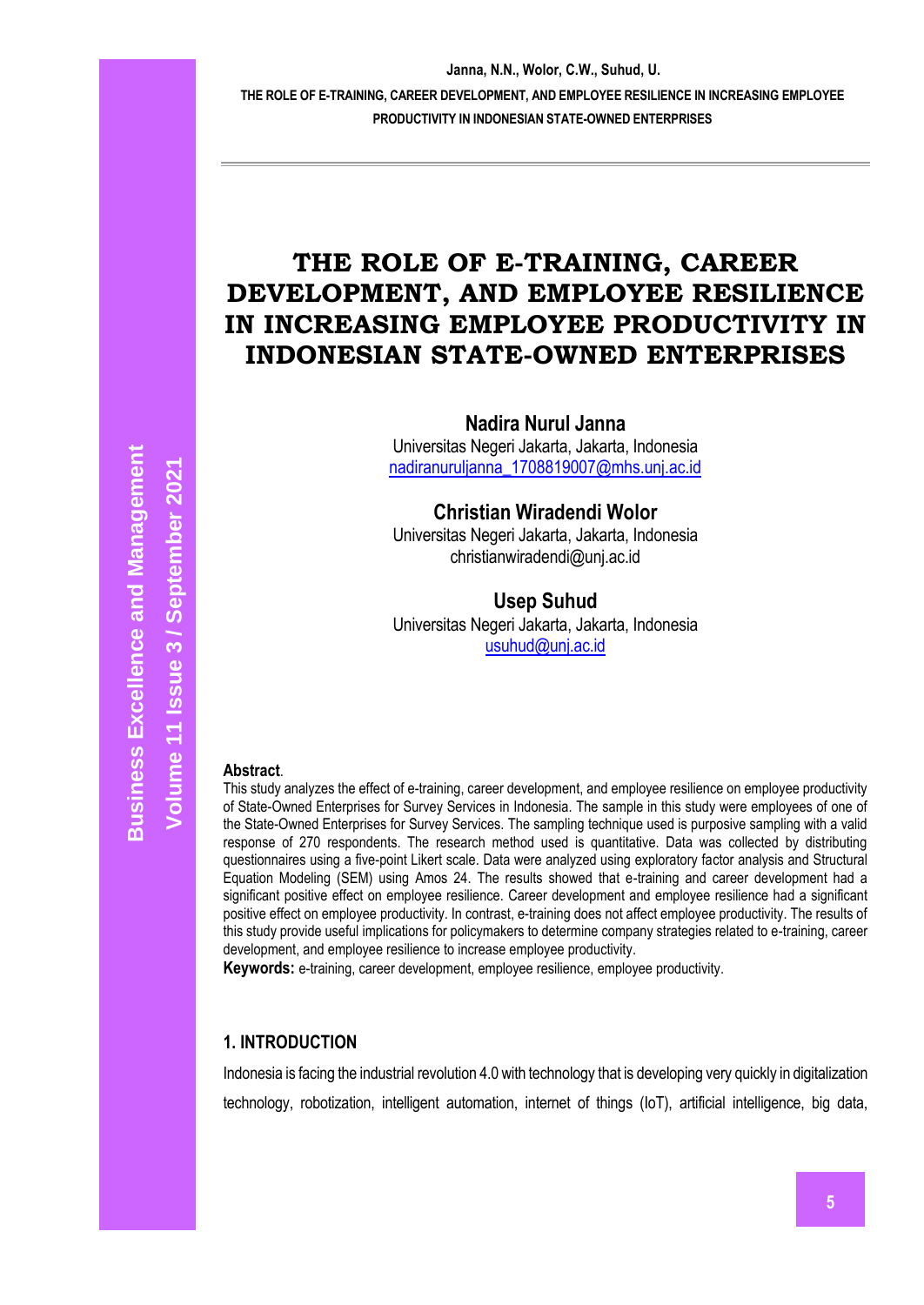### **THE ROLE OF E-TRAINING, CAREER DEVELOPMENT, AND EMPLOYEE RESILIENCE IN INCREASING EMPLOYEE PRODUCTIVITY IN INDONESIAN STATE-OWNED ENTERPRISES**

machine learning, and so on that can have an impact in various sectors of life such as the economy, national and global business, society and individuals (Heri, 2019).

The human resources needed are those who can understand technology quickly, are adaptive and responsive to technological changes, and have a service attitude and high integrity (Sihite, 2018). It is necessary to reform human resources investment that involves training and human resource development to increase productivity, improve performance and develop employee competencies to be adaptable. (Yunita, 2018).

Career development and training can improve employee performance to increase productivity in the company (Massie et al., 2015). Career development will benefits companies and individuals because it can improve employee performance and productivity, reduce labor turnover, facilitate the fulfilment of the company's internal HR staffing needs, and increase promotions for employees (Permatasari, 2006). At this time, e-training has developed, namely types of electronic training such as video conferencing and webbased training (Ramayah et al., 2012).

To increase productivity, employees are needed who have high flexibility, are dynamic, and have resilience in dealing with problems and crises that occur in the company (Zehir & Narcıkara, 2016). The level of resilience possessed by an employee will impact his performance in doing a job. Resilience is often considered a common thing formed by social background, family, and career experience. However, being a resilient employee is a skill that can be learned, trained, and formed (Emmanuella, 2020).

Research on 645 employees working in the private sector found that employee resilience positively affects employee productivity. When employees have a high level of resilience, it will increase employee productivity (Zehir & Narcıkara, 2016). Luthans et al. (2006) stated that employee resilience could be improved through training because individual resilience increases significantly after the training program. This does not happen in other groups who do not receive the training program. Except training provided by the company, career opportunities can help employees deal with the stress. In other words, career development can increase employee resilience (Khan et al., 2019).

This study examines the direct effect of e-training, career development, and resilience on employee productivity. This study attempts to answer the following research questions: (1) does e-training affect employee productivity and employee resilience? (2) does career development affect employee resilience and employee productivity? (3) does employee resilience affect employee productivity?

### **2. LITERATURE REVIEW AND HYPOTHESES**

#### **2.1. E-training and Employee Productivity**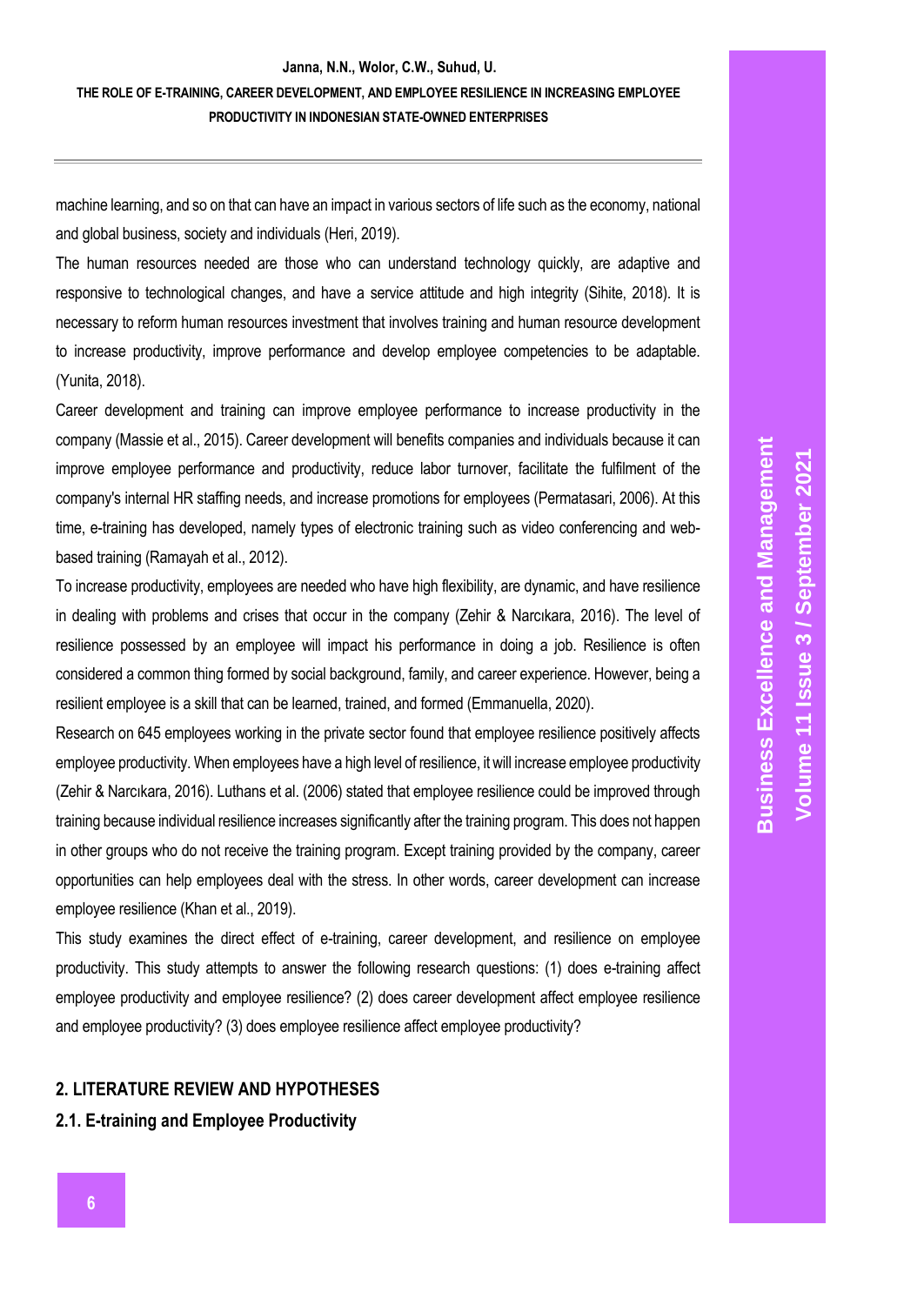### **Janna, N.N., Wolor, C.W., Suhud, U. THE ROLE OF E-TRAINING, CAREER DEVELOPMENT, AND EMPLOYEE RESILIENCE IN INCREASING EMPLOYEE PRODUCTIVITY IN INDONESIAN STATE-OWNED ENTERPRISES**

E-learning is learning whose implementation using the help of electronic devices, such as computers, smartphones, audio, videotape, or networks (Batubara et al., 2018). E-learning-based training is training that uses information technology as the delivery method regarding the time frame, much shorter lessons are usually specially designed to achieve specific learning goals or skills. Type standard electronic training is video conferencing and training Web-based. This technology is intended to enable the delivery of new, better, cheaper, and more learning faster than traditional classroom methods (Ramayah et al., 2012). Training can increase not only employee productivity but also organizational productivity (Nda & Fard, 2013). Many studies have proven that training is a fundamental and practical instrument in producing high productivity (Malaolu & Ogbuabor, 2013). As research by Nda and Fard (2013), Ilyas et al. (2017), Nurshabrina and Andrianti (2020), Sabir et al. (2014), e-training can increase employee focus and make it easier for employees to understand their respective job desc because the material provided in the online training is based on theoretical and practical realities that have been adapted to the job desc, this has been proven in his research that e-training has a significant positive relationship on employee productivity. Thus, H1 is e-training a significant positive effect on employee productivity.

#### **2.2. E-training and Employee Resilience**

Employee resilience describes the extent to which employees succeed cope with change and setbacks in the workplace and where they are adapted to thrive in a new environment (Nguyen et al., 2016). Resilience plays an important role in managing positive stress. That resilience may be characterized as a coping response to adverse events and positive outcomes, such as promotions or new job responsibilities (Luthans et al., 2008).

Training provided to employees is one of the important things for companies to improve employee resilience and welfare (Hodliffe, 2014). Smith et al. (2018), in their study of 600 respondents sponsored by meQuilibrium, showed that online training programs have a positive effect on resilience, stress, and symptoms in proportion to the time of use. Vanhove et al. (2016) conducted a meta-analysis by evaluating 37 studies that considered training to increase resilience. Employee training and development can improve adaptive skills and problem-solving to cope with stress to increase employee resilience through a sense of belonging and support (Khan et al., 2019). Thus, H2 is e-training has a significant positive effect on employee resilience.

#### **2.3. Career Development and Employee Resilience**

Careers are separate but related sets of work, providing continuity, serenity and meaning in one's life, and a series of role experiences ordered by place increased responsibility, status, power, rewards, and career, as well as all the work done during the current working period (Arifin, 2013). Career development is a continuous process of an individual through a formally designed series of levels by the organization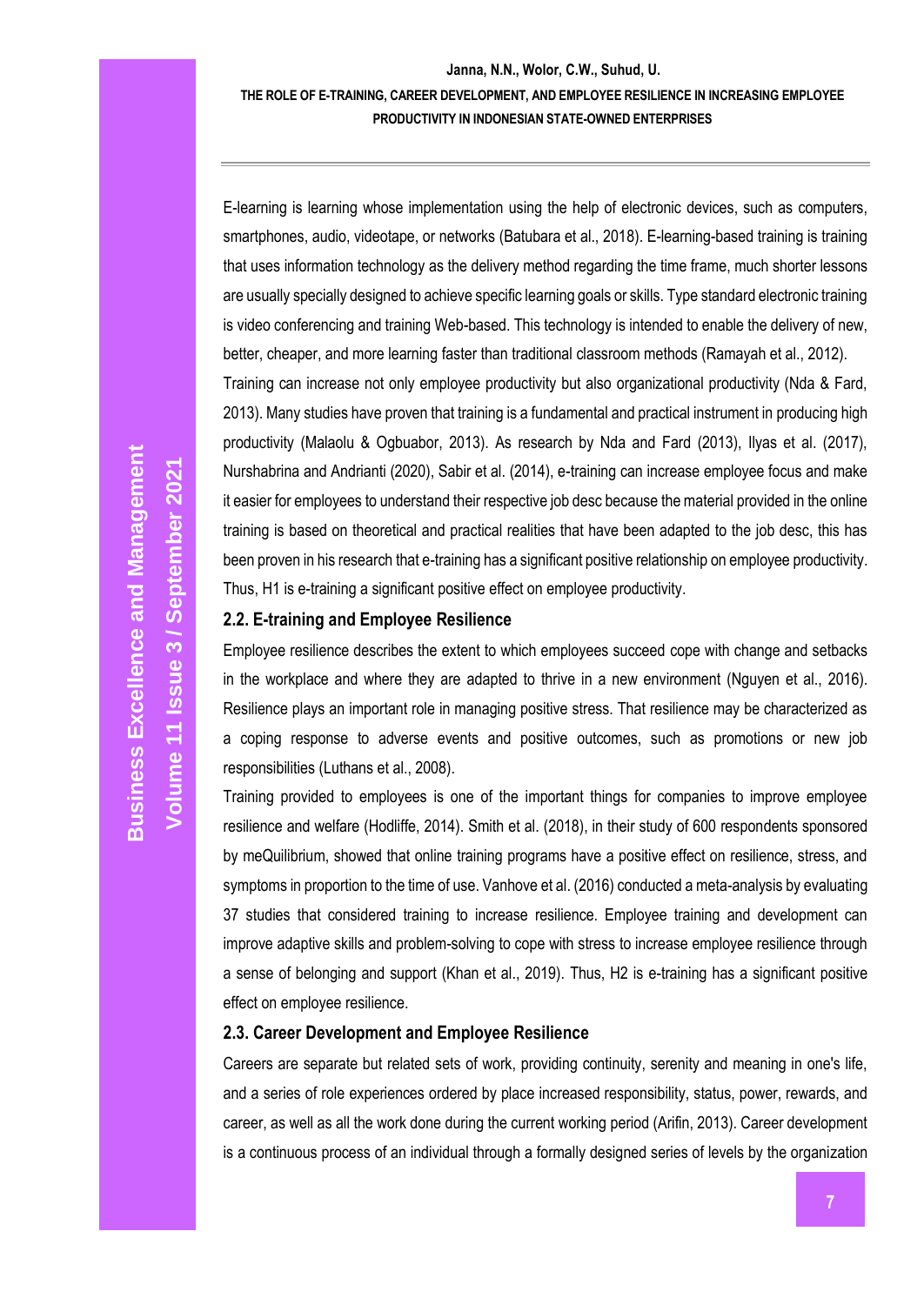**THE ROLE OF E-TRAINING, CAREER DEVELOPMENT, AND EMPLOYEE RESILIENCE IN INCREASING EMPLOYEE PRODUCTIVITY IN INDONESIAN STATE-OWNED ENTERPRISES**

or company through a focus on developing human resources to meet the organization's needs (Dayona & Rinawati, 2016).

A study conducted by Kuntz et al. (2017), 162 white-collar employees of the four organizations, showed that the sale positively influences employee resilience. Research by Lyons et al. (2015) entitled Resilience in the Modern Career that people who have their own career development goals are more resilient, which means that career development has a positive relationship with resilience. Srivastava dan Madan (2020) conducted a study on 272 middle-level managers in New Delhi, describing that resilience has a positive and significant relationship with their career satisfaction. They have better control over their work even in difficult times. Thus, H3 is a career development significant positive effect on employee resilience.

#### **2.4. Career Development and Employee Productivity**

Career development is a way for organizations to support or increase employee productivity while preparing them to face a changing world (Permatasari, 2006). Career development is increasing the workability individuals achieve to achieve the desired career (Ilah et al., 2020). Career development is a process of changing a situation or particular conditions in a positive direction through a series of positions, job or job titles, including the formal activation structure, offered company to employees to improve awareness, knowledge, and ability to work effectively and support employee career advancement (Ginting, 2003).

Career development is a joint activity between individual employees and the organization. Both parties must do what is required to ensure a thriving work climate that will result in maximum productivity (Gyansah & Guantai, 2018). Research by Chen et al. (2004) about career development and employee productivity in Thailand shows a positive and significant relationship between career development and employee productivity. Kelana et al. (2016) mention that career development is a systematic career management and can produce productive skills needed in the future. From research conducted, career development is one of the factors that can increase employee productivity. Thus, H4 is the existence of a positive and significant influence between career development and employee productivity.

#### **2.5. Employee Resilience and Employee Productivity**

Productivity is the ability of an employee to perform certain tasks according to standards of accuracy, completeness, cost, and predetermined speed (Sultana et al., 2012). According to Hanaysha (2016), employee productivity can be assessed regarding a person's effectiveness in performing their duties. It can be evaluated about the output it produces over a certain period.

Stress felt by employees can reduce employee performance, productivity, morale, and strain relationships at work (White, 2011) because employees who experience excessive stress have difficulty managing emotions, paying attention, making decisions, and thinking clearly. Research conducted in Turkey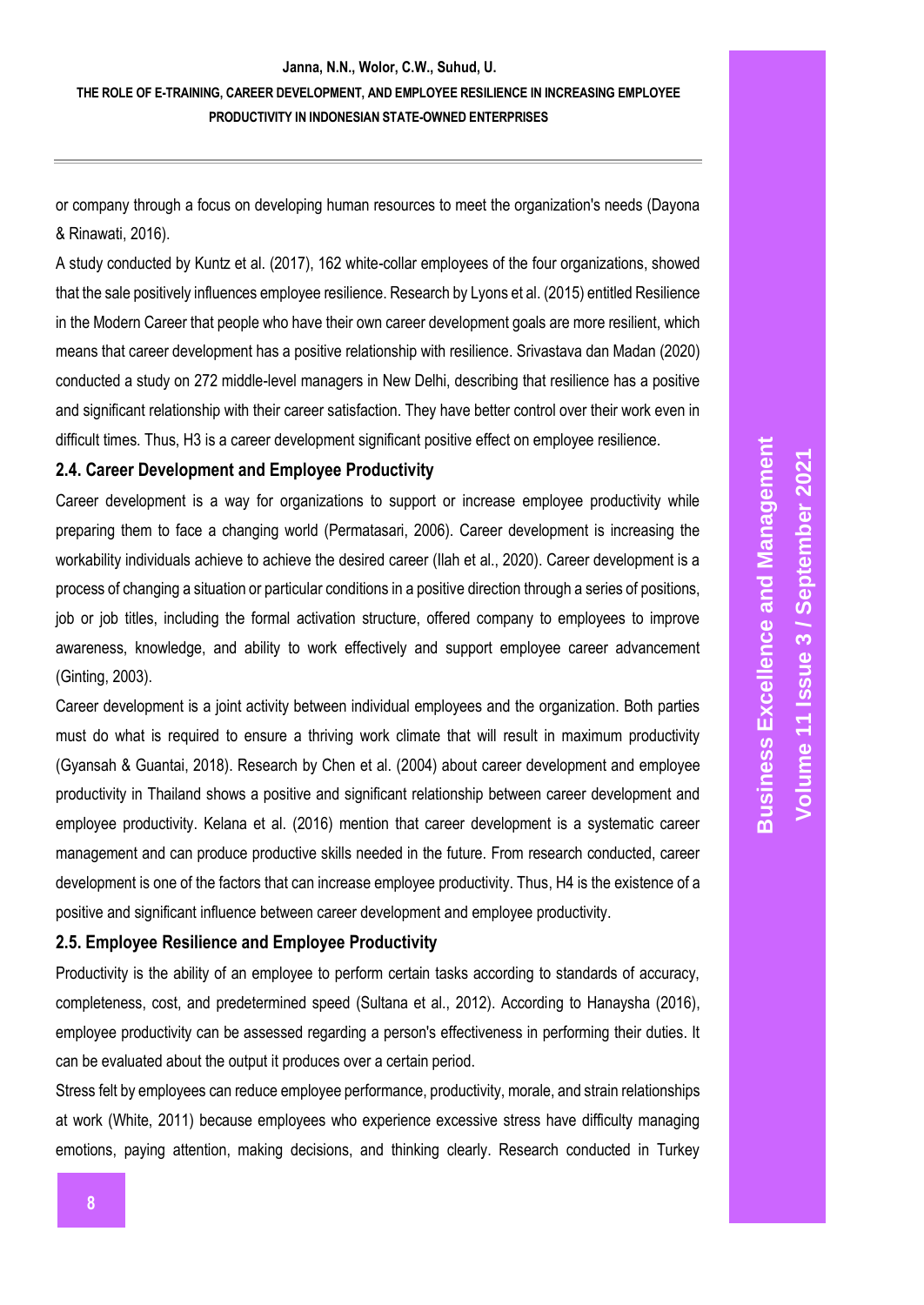### **Janna, N.N., Wolor, C.W., Suhud, U. THE ROLE OF E-TRAINING, CAREER DEVELOPMENT, AND EMPLOYEE RESILIENCE IN INCREASING EMPLOYEE PRODUCTIVITY IN INDONESIAN STATE-OWNED ENTERPRISES**

revealed that employee resilience has a positive and significant influence on employee productivity. This research is also supported by other research conducted on telecommunications companies in Indonesia which states that employee resilience affects employee productivity (Saifudin, 2018). Thus, H5 is the existence of a positive and significant effect between employee resilience and productivity of employees. Based on the literature discussion above, the research model is shown in Figure 1. The variables in this study were two exogenous constructs and two endogenous constructs. Career development and training based on e-learning are exogenous constructs. Employee resilience and employee productivity are endogenous constructs.



**FIGURE 1. RESEARCH MODEL** Source: Author's Research Model

### **3. METHODS**

#### **3.1. Participants**

Respondents in this study were employees of one of the State-Owned Enterprises (SOE) for Survey Services. The sampling method in this study uses a purposive sampling technique to determine specific criteria that are following the research objectives. The reason underlying the determination of the sample using specific considerations is that the data obtained later can be more representative (Cooper & Emory, 1996). The criteria taken are employees who have participated in the e-training program during the pandemic. Data was collected by distributing questionnaires using Google Form media. The research sample taken is 270 respondents. The sample size has met the minimum sample criteria in data processing using SEM.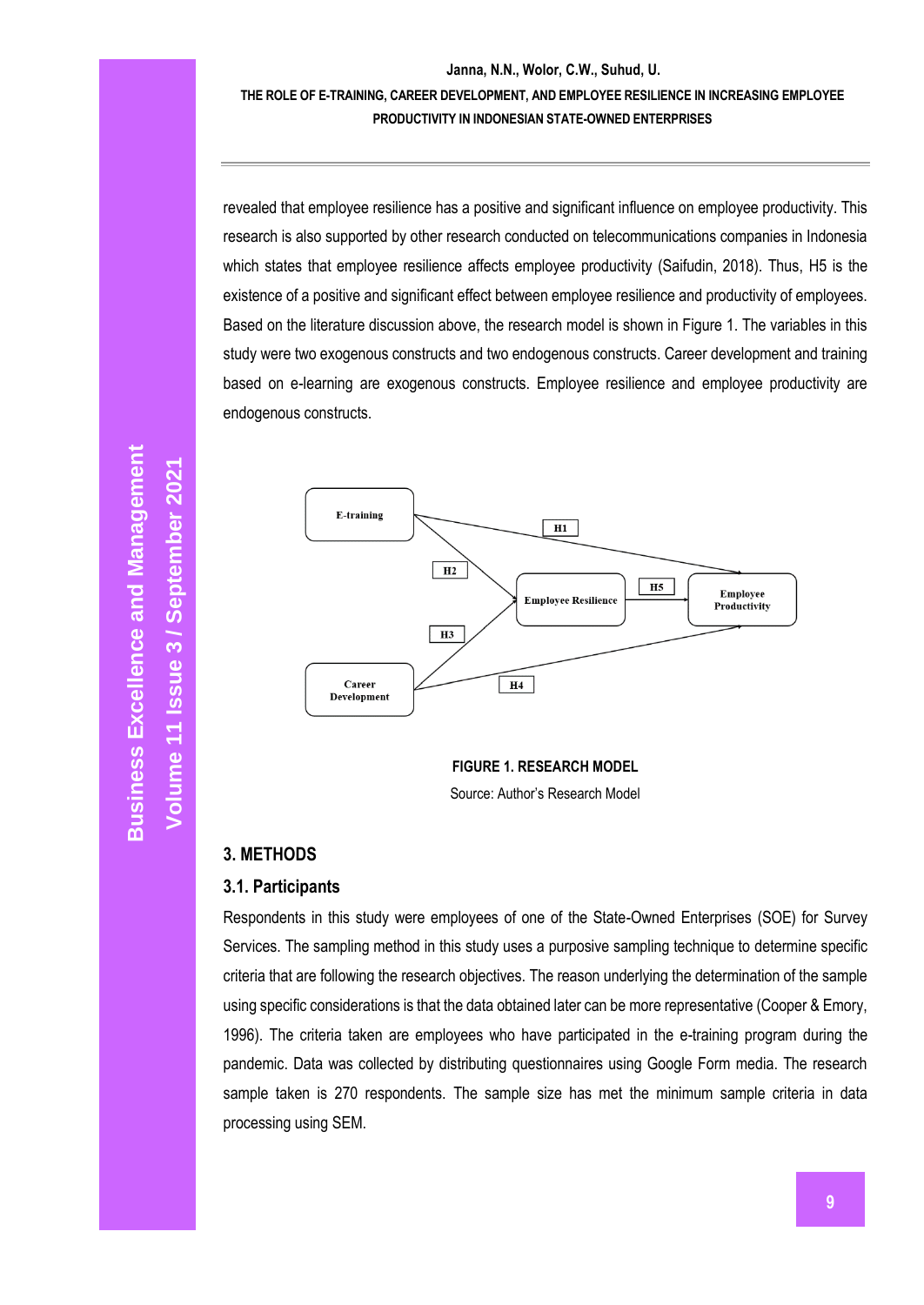### **THE ROLE OF E-TRAINING, CAREER DEVELOPMENT, AND EMPLOYEE RESILIENCE IN INCREASING EMPLOYEE PRODUCTIVITY IN INDONESIAN STATE-OWNED ENTERPRISES**

#### **3.2. Measurement**

This research was conducted in Indonesia. Therefore the statement from the questionnaire was adapted into Indonesian. Five item statements from Hanaysha (2016) were adapted to measure employee productivity. Nine statement items from Hodliffe (2014) were adapted to measure employee resilience variables. Seven statement items from Din (2010) were adapted to measure the e-training variable. Seven statement items from Neureiter and Traut-Mattausch (2016) were adapted to measure career development variables. The questionnaire uses a five-point Likert scale. The operational definition of the variable is presented in Table 1.

|  | <b>TABLE 1. OPERATIONAL DEFINITIONS</b> |  |
|--|-----------------------------------------|--|
|--|-----------------------------------------|--|

| Variable     | Operational definition                                                           |
|--------------|----------------------------------------------------------------------------------|
| Employee     | Employee productivity is assessed based on several aspects such as the level     |
| Productivity | of effectiveness, efficiency, quality, and quantity of employees to do the job.  |
| Employee     | The ability of employees to develop positively, cope with, and adapt to changes  |
| Resilience   | in the work environment is facilitated by organizational initiatives to utilize  |
|              | resources.                                                                       |
| E-training   | Training that uses information technology as a method of delivery regarding      |
|              | much longer learning time frame that is usually designed specifically to achieve |
|              | certain learning goals or skills.                                                |
| Career       | A series of levels designed by the company to prepare competent employees        |
| development  | later to meet the company's needs.                                               |

Source: Author

### **3.3. Data Analysis Technique**

The data analysis technique used was exploratory factor analysis to test the validity of the research instrument, Cronbach's alpha for reliability testing, and descriptive statistical analysis to analyze the characteristics of respondents using SPSS 25 software. Furthermore, to measure the research model and test hypotheses, confirmatory factor analysis and Structural Equations Model (SEM) using the goodness of fit (GOF) on the AMOS 24.

#### **4. RESULTS**

#### **4.1. Participant Characteristics**

Respondents in this study were permanent employees and contract employees at the State-Owned Enterprises for Survey Services, with a total of 270 respondents. Male respondents were 66.3%, and female respondents were 33.7%. In the age range, as many as 21.5% in the age range of 18-25 years, 54.8% of respondents aged 26-35 years, 10.4% aged 36-40 years, and 13.3% of respondents over 45 years. 47.8% of respondents are married, 41.1% are single, 0.4% are divorced, and 0.7% of couples die.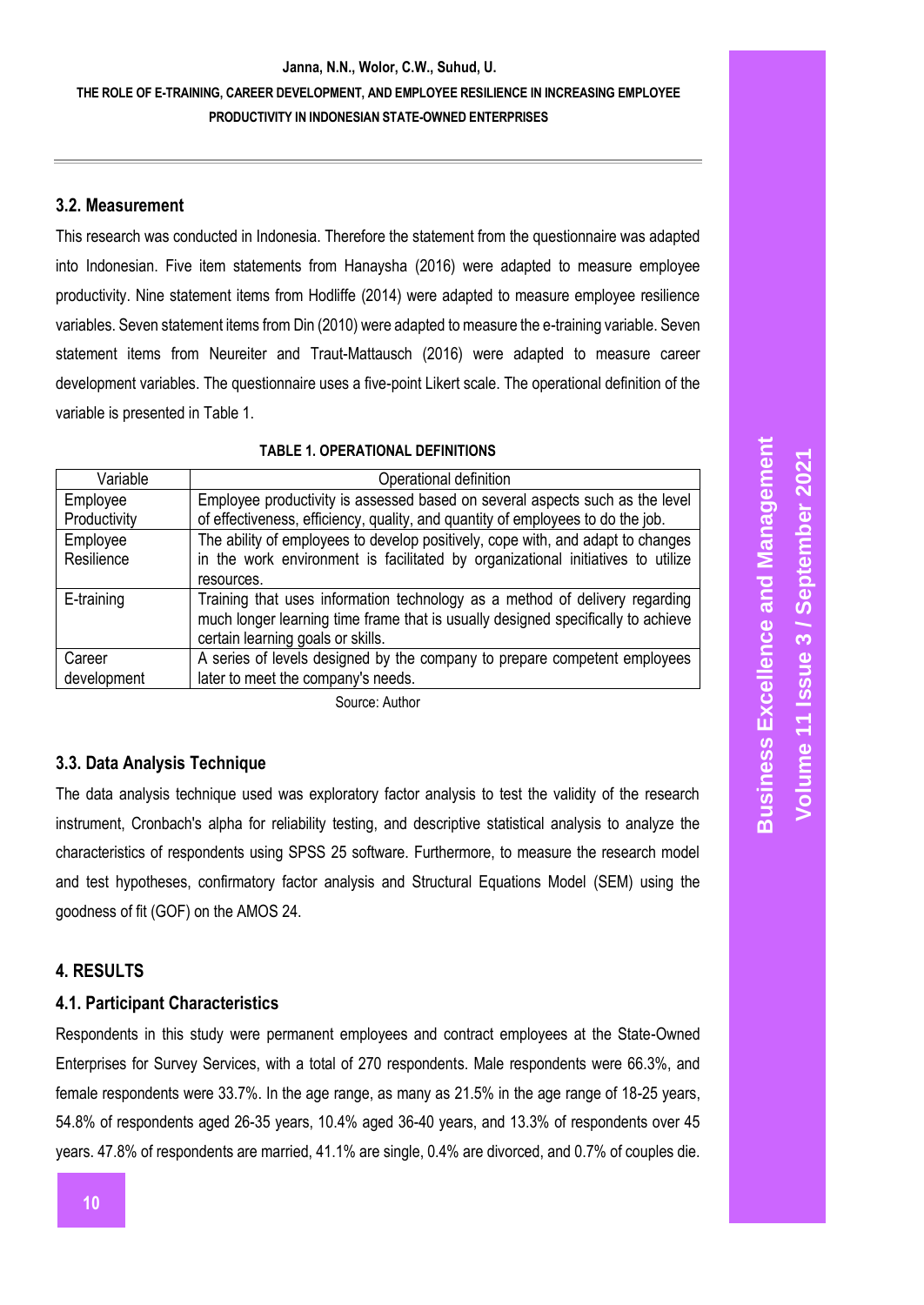### **THE ROLE OF E-TRAINING, CAREER DEVELOPMENT, AND EMPLOYEE RESILIENCE IN INCREASING EMPLOYEE PRODUCTIVITY IN INDONESIAN STATE-OWNED ENTERPRISES**

In terms of education, most respondents are undergraduates with 74.1%, followed by a Diploma at 18.5%, then high school at 5.2%, and a master at 2.2%. The respondents' employment status was 51.1% permanent employees and 48.9% were contract employees with 93.3% staff positions and 6.7% manager positions. Respondents worked in several divisions, namely AKL (21.9%), AKU (10.7%), MGK (14.8%), TEK (13.3%), KAL (9.6%), PPP (12.6%), DUKBIS (13.0%), and JMMRR (4.1%). The working period of respondents with a range of 0 – 5 years (48.5%), 6 – 10 years (22.6%), 11 – 15 years (13.0%), 16 – 20 years (2.6%), and over 20 years (13.3%).

|                                 | n               | $\frac{0}{0}$    |
|---------------------------------|-----------------|------------------|
| Gender                          |                 |                  |
| Female                          | 91              | 33.7             |
| Male                            | 179             | 66.3             |
| Age                             |                 |                  |
| $\overline{18} - 25$            | 58              | 21.5             |
| $26 - 35$                       | 148             | 54.8             |
| $36 - 45$                       | 28              | 10.4             |
| > 45                            | 36              | 13.3             |
| <b>Marital Status</b>           |                 |                  |
| <b>Divorce</b>                  | $\overline{1}$  | 0.4              |
| Married                         | 156             | 57.8             |
| Single                          | 111             | 41.1             |
| <b>Others</b>                   | $\overline{2}$  | 0.7              |
| <b>Education</b>                |                 |                  |
| High school/secondary education | $\overline{14}$ | $\overline{5.2}$ |
| Diploma                         | 50              | 18.5             |
| Bachelor's degree               | 200             | 74.1             |
| Postgraduate degree             | 6               | $\overline{2.2}$ |
| <b>Employment Status</b>        |                 |                  |
| <b>Contract Employee</b>        | 138             | 51.1             |
| Permanent Employee              | 132             | 48.9             |
| <b>Position</b>                 |                 |                  |
| <b>Staff</b>                    | 252             | 93.3             |
| Structural                      | 18              | 6.7              |
| <b>Division</b>                 |                 |                  |
| <b>AKL</b>                      | 59              | 21.9             |
| <b>AKU</b>                      | 29              | 10.7             |
| <b>DUKBIS</b>                   | 35              | 13.0             |
|                                 |                 |                  |

### **TABLE 2. PARTICIPANT CHARACTERISTICS**

**Volume 11 Issue** 

**/ September 2021**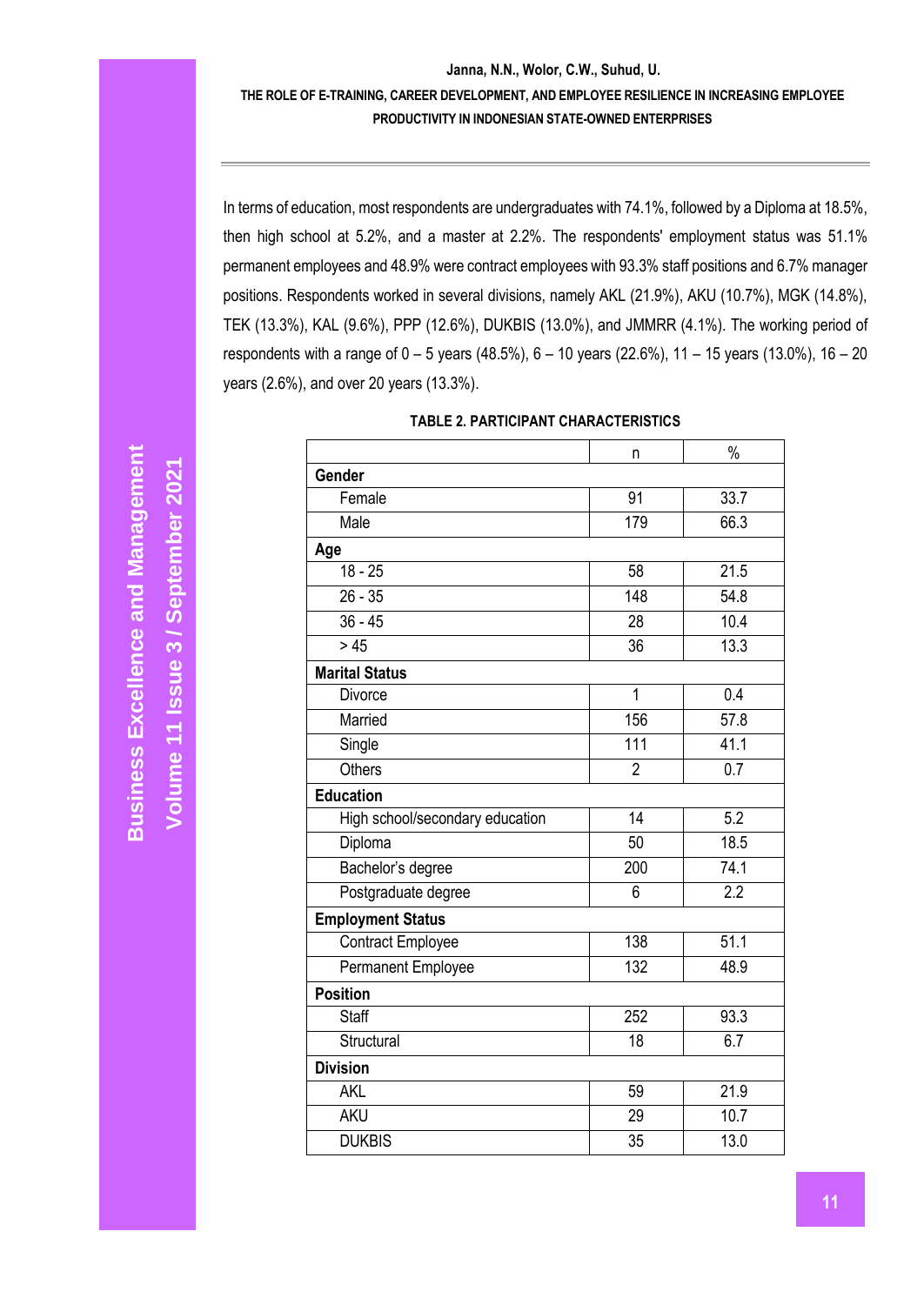### **THE ROLE OF E-TRAINING, CAREER DEVELOPMENT, AND EMPLOYEE RESILIENCE IN INCREASING EMPLOYEE PRODUCTIVITY IN INDONESIAN STATE-OWNED ENTERPRISES**

| <b>JMMRR</b>                  | 11  | 4.1  |
|-------------------------------|-----|------|
| KAL                           | 26  | 9.6  |
| <b>MGK</b>                    | 40  | 14.8 |
| PPP                           | 34  | 12.6 |
| <b>TEK</b>                    | 36  | 13.3 |
| <b>Working Period (years)</b> |     |      |
| $0 - 5$                       | 131 | 48.5 |
| $6 - 10$                      | 61  | 22.6 |
| $11 - 15$                     | 35  | 13.0 |
|                               |     | 2.6  |
| $16 - 20$                     | 7   |      |

Source: Author

### **4.2. Validity and Reliability Test**

The technique used to estimate reliability in this study uses Cronbach's alpha with a value of  $\alpha > 0.60$ (Ghazali, 2017). While the guideline for the factor loading value on the EFA used is 0.35 because it is based on the number of samples, which is 270 (Hair et al., 2014). The results of the calculation of factor loading and Cronbach's alpha can be seen in Table 3.

#### **TABLE 3. EXPLORATORY FACTOR ANALYSIS**

| Code            | Variables and Indicators                                                                 | Factor<br>Loadings | Cronbach's<br>Alpha |
|-----------------|------------------------------------------------------------------------------------------|--------------------|---------------------|
|                 | <b>Employee Productivity</b>                                                             |                    | $\alpha = 0.910$    |
| PP <sub>3</sub> | I have a high standard of job achievement                                                | 0.921              |                     |
| PP <sub>1</sub> | I do a lot of work every day                                                             | 0.913              |                     |
| PP4             | My work is of high quality                                                               | 0.865              |                     |
| PP <sub>5</sub> | I always beat our team's target                                                          | 0.853              |                     |
| PP <sub>2</sub> | I get work done quickly and efficiently                                                  | 0.844              |                     |
|                 | <b>Employee Resilience</b>                                                               |                    | $\alpha = 0.953$    |
| RP3             | I can handle high workloads for long periods                                             | 0.899              |                     |
| RP <sub>1</sub> | I effectively adapt to changes at work                                                   | 0.888              |                     |
| RP <sub>5</sub> | am constantly re-evaluating my performance and<br>working to improve the way I do my job | 0.887              |                     |
| RP7             | I know whom to contact at work when I need special skills<br>or support                  | 0.868              |                     |
| RP4             | I try hard to solve problems at work                                                     | 0.857              |                     |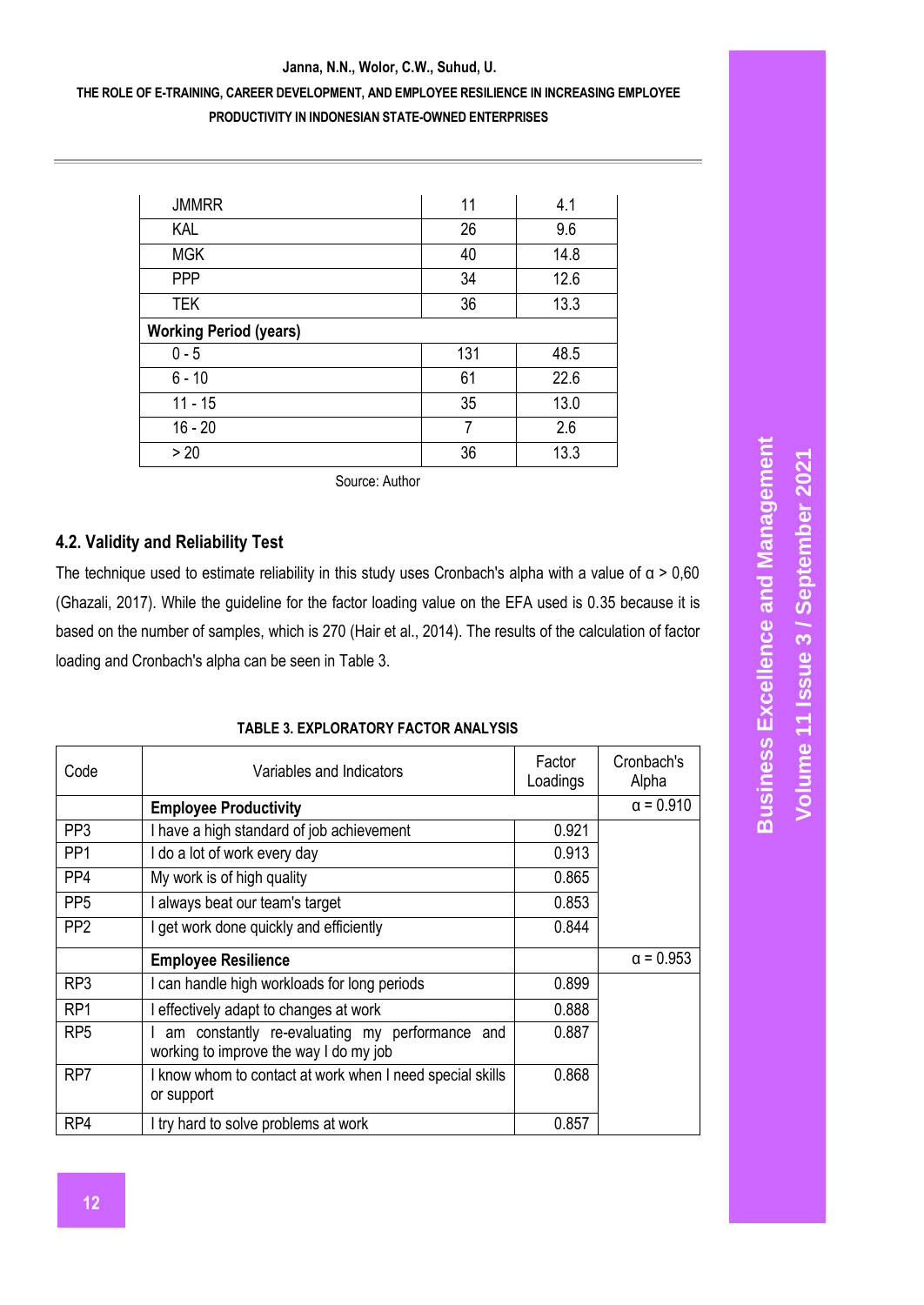### **THE ROLE OF E-TRAINING, CAREER DEVELOPMENT, AND EMPLOYEE RESILIENCE IN INCREASING EMPLOYEE PRODUCTIVITY IN INDONESIAN STATE-OWNED ENTERPRISES**

| I collaborate effectively with others to handle unexpected<br>0.853<br>RP <sub>2</sub><br>challenges<br>usually see change as an opportunity to grow<br>RP <sub>8</sub><br>0.844<br>I effectively respond to feedback, even criticism<br>0.829<br>RP <sub>6</sub><br>I tend to find the positives in the most challenging<br>0.816<br>RP <sub>9</sub><br>situations at work<br>E-training<br>PE4<br>The existing facilities and infrastructure in E-training of PT.<br>0.855<br>SCI is very useful<br>E-training builds my confidence to solve problems on the<br>PE <sub>6</sub><br>0.855<br>job<br>I will be able to use the new skills gained from the E-<br>PE <sub>5</sub><br>0.839<br>training of PT. SCI for my professional career<br>PE3<br>0.815<br>E-training provides curious material<br>PE7<br>0.810<br>E-training creates a positive learning environment<br>The content of the training contained in E-training at PT.<br>PE <sub>2</sub><br>0.783<br>SCI can be applied to my work<br><b>Career development</b><br>PK1<br>I can give the impression that I am more competent than I<br>0.910<br>am<br>PK4<br>I am afraid my co-workers will reject me if I climb the<br>0.893<br>career ladder<br>PK7<br>I feel confident taking on a leadership role<br>0.880<br>PK <sub>2</sub><br>I was worried when I was proposed for promotion because<br>0.867<br>I did not know the requirements even though I wanted the<br>position<br>I hope I do not fail to meet the requirements<br>PK3<br>0.841<br>PK <sub>6</sub><br>I have a strategy to achieve my career goals<br>0.840<br>Overall, I am satisfied with myself<br>0.806<br>PK <sub>5</sub> |  |                  |
|----------------------------------------------------------------------------------------------------------------------------------------------------------------------------------------------------------------------------------------------------------------------------------------------------------------------------------------------------------------------------------------------------------------------------------------------------------------------------------------------------------------------------------------------------------------------------------------------------------------------------------------------------------------------------------------------------------------------------------------------------------------------------------------------------------------------------------------------------------------------------------------------------------------------------------------------------------------------------------------------------------------------------------------------------------------------------------------------------------------------------------------------------------------------------------------------------------------------------------------------------------------------------------------------------------------------------------------------------------------------------------------------------------------------------------------------------------------------------------------------------------------------------------------------------------------------------------------------------------------------------------------------------------------|--|------------------|
|                                                                                                                                                                                                                                                                                                                                                                                                                                                                                                                                                                                                                                                                                                                                                                                                                                                                                                                                                                                                                                                                                                                                                                                                                                                                                                                                                                                                                                                                                                                                                                                                                                                                |  |                  |
|                                                                                                                                                                                                                                                                                                                                                                                                                                                                                                                                                                                                                                                                                                                                                                                                                                                                                                                                                                                                                                                                                                                                                                                                                                                                                                                                                                                                                                                                                                                                                                                                                                                                |  |                  |
|                                                                                                                                                                                                                                                                                                                                                                                                                                                                                                                                                                                                                                                                                                                                                                                                                                                                                                                                                                                                                                                                                                                                                                                                                                                                                                                                                                                                                                                                                                                                                                                                                                                                |  |                  |
|                                                                                                                                                                                                                                                                                                                                                                                                                                                                                                                                                                                                                                                                                                                                                                                                                                                                                                                                                                                                                                                                                                                                                                                                                                                                                                                                                                                                                                                                                                                                                                                                                                                                |  |                  |
|                                                                                                                                                                                                                                                                                                                                                                                                                                                                                                                                                                                                                                                                                                                                                                                                                                                                                                                                                                                                                                                                                                                                                                                                                                                                                                                                                                                                                                                                                                                                                                                                                                                                |  | $\alpha = 0.903$ |
|                                                                                                                                                                                                                                                                                                                                                                                                                                                                                                                                                                                                                                                                                                                                                                                                                                                                                                                                                                                                                                                                                                                                                                                                                                                                                                                                                                                                                                                                                                                                                                                                                                                                |  |                  |
|                                                                                                                                                                                                                                                                                                                                                                                                                                                                                                                                                                                                                                                                                                                                                                                                                                                                                                                                                                                                                                                                                                                                                                                                                                                                                                                                                                                                                                                                                                                                                                                                                                                                |  |                  |
|                                                                                                                                                                                                                                                                                                                                                                                                                                                                                                                                                                                                                                                                                                                                                                                                                                                                                                                                                                                                                                                                                                                                                                                                                                                                                                                                                                                                                                                                                                                                                                                                                                                                |  |                  |
|                                                                                                                                                                                                                                                                                                                                                                                                                                                                                                                                                                                                                                                                                                                                                                                                                                                                                                                                                                                                                                                                                                                                                                                                                                                                                                                                                                                                                                                                                                                                                                                                                                                                |  |                  |
|                                                                                                                                                                                                                                                                                                                                                                                                                                                                                                                                                                                                                                                                                                                                                                                                                                                                                                                                                                                                                                                                                                                                                                                                                                                                                                                                                                                                                                                                                                                                                                                                                                                                |  |                  |
|                                                                                                                                                                                                                                                                                                                                                                                                                                                                                                                                                                                                                                                                                                                                                                                                                                                                                                                                                                                                                                                                                                                                                                                                                                                                                                                                                                                                                                                                                                                                                                                                                                                                |  |                  |
|                                                                                                                                                                                                                                                                                                                                                                                                                                                                                                                                                                                                                                                                                                                                                                                                                                                                                                                                                                                                                                                                                                                                                                                                                                                                                                                                                                                                                                                                                                                                                                                                                                                                |  | $\alpha = 0.942$ |
|                                                                                                                                                                                                                                                                                                                                                                                                                                                                                                                                                                                                                                                                                                                                                                                                                                                                                                                                                                                                                                                                                                                                                                                                                                                                                                                                                                                                                                                                                                                                                                                                                                                                |  |                  |
|                                                                                                                                                                                                                                                                                                                                                                                                                                                                                                                                                                                                                                                                                                                                                                                                                                                                                                                                                                                                                                                                                                                                                                                                                                                                                                                                                                                                                                                                                                                                                                                                                                                                |  |                  |
|                                                                                                                                                                                                                                                                                                                                                                                                                                                                                                                                                                                                                                                                                                                                                                                                                                                                                                                                                                                                                                                                                                                                                                                                                                                                                                                                                                                                                                                                                                                                                                                                                                                                |  |                  |
|                                                                                                                                                                                                                                                                                                                                                                                                                                                                                                                                                                                                                                                                                                                                                                                                                                                                                                                                                                                                                                                                                                                                                                                                                                                                                                                                                                                                                                                                                                                                                                                                                                                                |  |                  |
|                                                                                                                                                                                                                                                                                                                                                                                                                                                                                                                                                                                                                                                                                                                                                                                                                                                                                                                                                                                                                                                                                                                                                                                                                                                                                                                                                                                                                                                                                                                                                                                                                                                                |  |                  |
|                                                                                                                                                                                                                                                                                                                                                                                                                                                                                                                                                                                                                                                                                                                                                                                                                                                                                                                                                                                                                                                                                                                                                                                                                                                                                                                                                                                                                                                                                                                                                                                                                                                                |  |                  |
|                                                                                                                                                                                                                                                                                                                                                                                                                                                                                                                                                                                                                                                                                                                                                                                                                                                                                                                                                                                                                                                                                                                                                                                                                                                                                                                                                                                                                                                                                                                                                                                                                                                                |  |                  |

Source: Data processed by author

Based on Table 3, it can be seen that the exploratory factor analysis resulted in four factors, employee productivity (0.910); employee resilience (0.953); e-training (0.903); and career development (0.942). According to this study, items with a low factor loading value, namely PE1 (online training provided by PT. SCI according to my work), are dropped during the analysis.

# **4.3. Hypothesis testing**

This research uses structural model equations. Based on the measurement model testing carried out previously, it resulted in the feasibility of being a fit model because the model has met the reliability and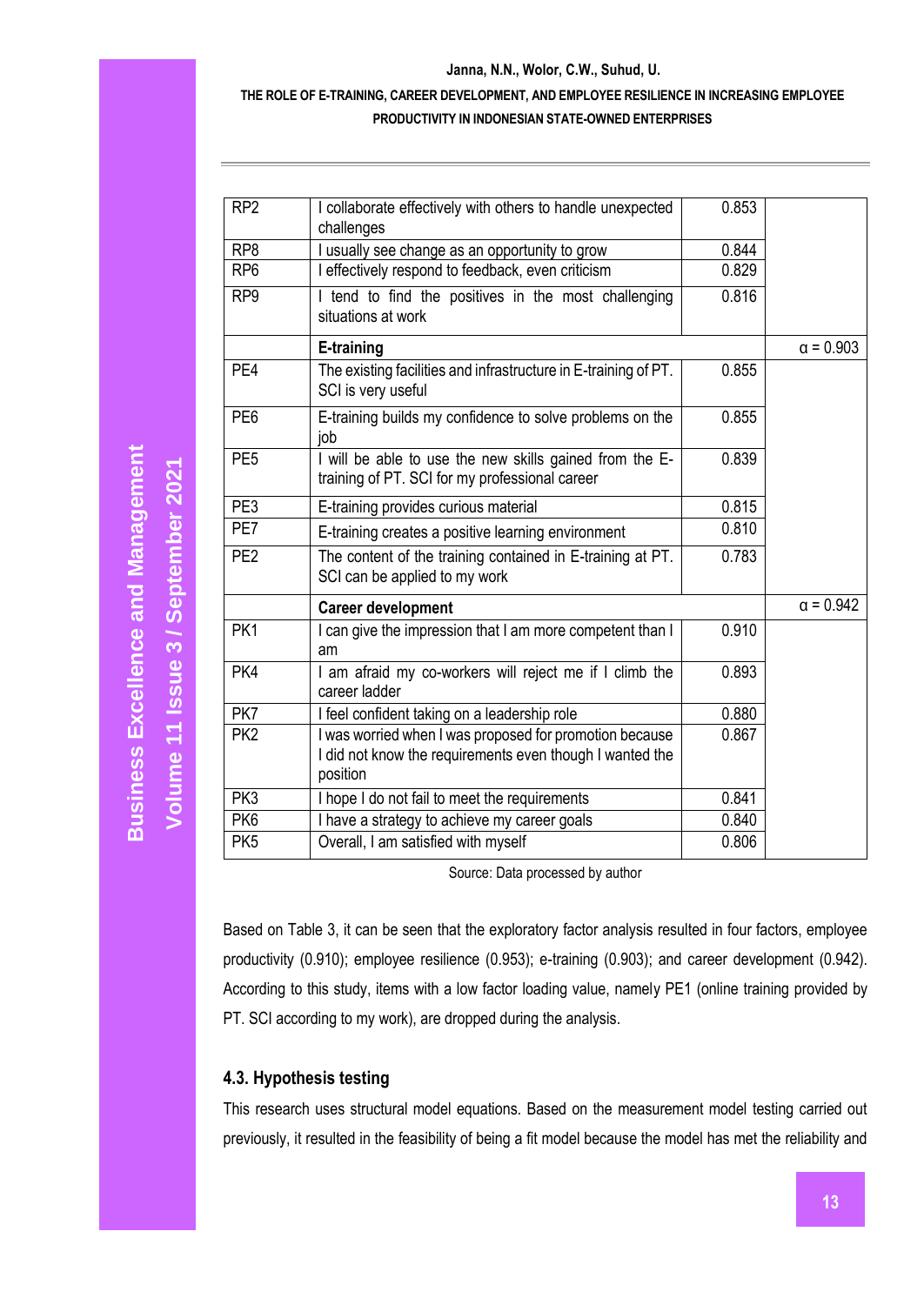## **THE ROLE OF E-TRAINING, CAREER DEVELOPMENT, AND EMPLOYEE RESILIENCE IN INCREASING EMPLOYEE PRODUCTIVITY IN INDONESIAN STATE-OWNED ENTERPRISES**

construct validity tests. The previous model has gone through confirmatory factor analysis, where several items need to be dropped to reach the fit model.





Figure 2 shows the analysis of the modified structural model to produce a fit image according to the goodness of git parameter criteria suggested by Hair et al. (2014). The results of the goodness of fit output can be seen in Table 4.

| <b>Criteria</b>      | <b>Cut-off Value</b> |        | <b>Remarks</b>  |
|----------------------|----------------------|--------|-----------------|
| Absolute Fit Indices |                      |        |                 |
| DF                   | $\geq 0$             | 59     | over Identified |
| Chi-Square $(x^2)$   | $\leq 77.930$        | 73.070 | good fit        |
| Probability          | $\geq 0.05$          | 0.103  |                 |
| CMIN/DF              | $\leq$ 2 (fit)       | 1.238  | good fit        |
| GFI                  | $\geq 0.90$          | 0.959  | good fit        |
| <b>RMSEA</b>         | $\leq 0.08$          | 0.030  | good fit        |

| TABLE 4. OUTPUT GOODNESS OF FIT MODIFIED STRUCTURAL MODEL ANALYSIS |  |  |  |
|--------------------------------------------------------------------|--|--|--|
|                                                                    |  |  |  |
|                                                                    |  |  |  |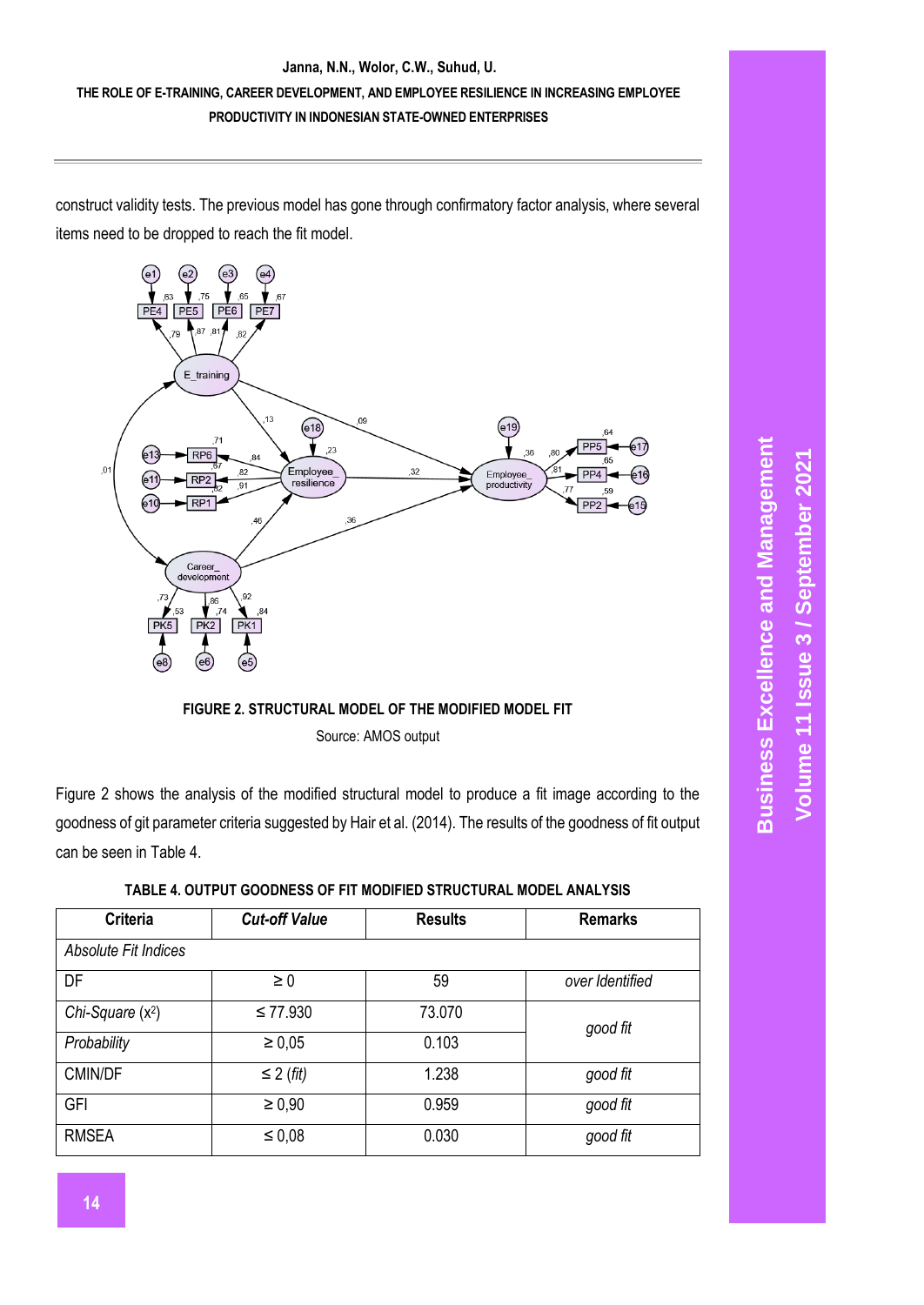### **THE ROLE OF E-TRAINING, CAREER DEVELOPMENT, AND EMPLOYEE RESILIENCE IN INCREASING EMPLOYEE PRODUCTIVITY IN INDONESIAN STATE-OWNED ENTERPRISES**

| <b>Criteria</b>         | <b>Cut-off Value</b> | <b>Results</b> | <b>Remarks</b> |
|-------------------------|----------------------|----------------|----------------|
| <b>RMR</b>              | $\leq 0.05$          | 0.019          | good fit       |
| Incremental Fit Indices |                      |                |                |
| AGFI                    | $\geq 0.90$          | 0.937          | good fit       |
| <b>NFI</b>              | $\geq 0.90$          | 0.964          | good fit       |
| TLI                     | $\ge 0,90$           | 0.991          | good fit       |
| <b>CFI</b>              | $\geq 0.90$          | 0.993          | good fit       |
| IFI                     | $\geq 0.90$          | 0.993          | good fit       |
| <b>RFI</b>              | $\geq 0.90$          | 0.953          | good fit       |
| Parsimonius Fit Indices |                      |                |                |
| <b>PNFI</b>             | $\ge 0,50$           | 0.729          | good fit       |
| <b>PCFI</b>             | $\ge 0,50$           | 0.751          | good fit       |
| <b>PGFI</b>             | $\ge 0,50$           | 0.622          | good fit       |

Source: Data processed by author

Based on Table 4, it can be concluded that the modified SEM model in this study is good because all criteria show a good fit value. The Chi-Square value shows a value of 73.070 with a P-value of 0.103 (≥ 0.05). A small chi-square value with a probability greater than the significance level indicates no significant difference between the predictive covariance matrix and the observed data. Furthermore, the value of CMIN/DF is 1,238 (≤ 2), RMSEA is 0.030 (≤ 0.08), RMR is 0.019 (≤ 0.05). While GFI, AGFI, NFI, TLI, CFI, IFI, RFI, the value of all criteria has exceeded the cut-off value of 0.90. The value of the Parsimonious Fit Indices criteria, namely PNFI, PCFI, and PGFI, is already above the cut-off value of 0.50. So it can be concluded that the structural model analysis can be said to be good and can be continued to test the hypothesis.

Hypothesis testing is done by using a t-value at a significance level of 0.05. The test criteria are if the tvalue or critical ratio (C.R.) is 1.96, then the hypothesis is accepted. The C.R. and P-values in this study can be seen in table 5.

| Hypothesis     | Path                                                       | Estimate | C.R.  | D     | <b>Results</b> |
|----------------|------------------------------------------------------------|----------|-------|-------|----------------|
| H1             | E-training $\rightarrow$ Employee Productivity             | 0.217    | 1.491 | 0.136 | Rejected       |
| H <sub>2</sub> | E-training $\rightarrow$ Employee Resilience               | 0.279    | 2.159 | 0.031 | Accepted       |
| H <sub>3</sub> | Development $\rightarrow$ Employee<br>Career<br>Resilience | 0.611    | 7.273 | ***   | Accepted       |

**TABLE 5. RESULT OF HYPOTHESIS TESTING**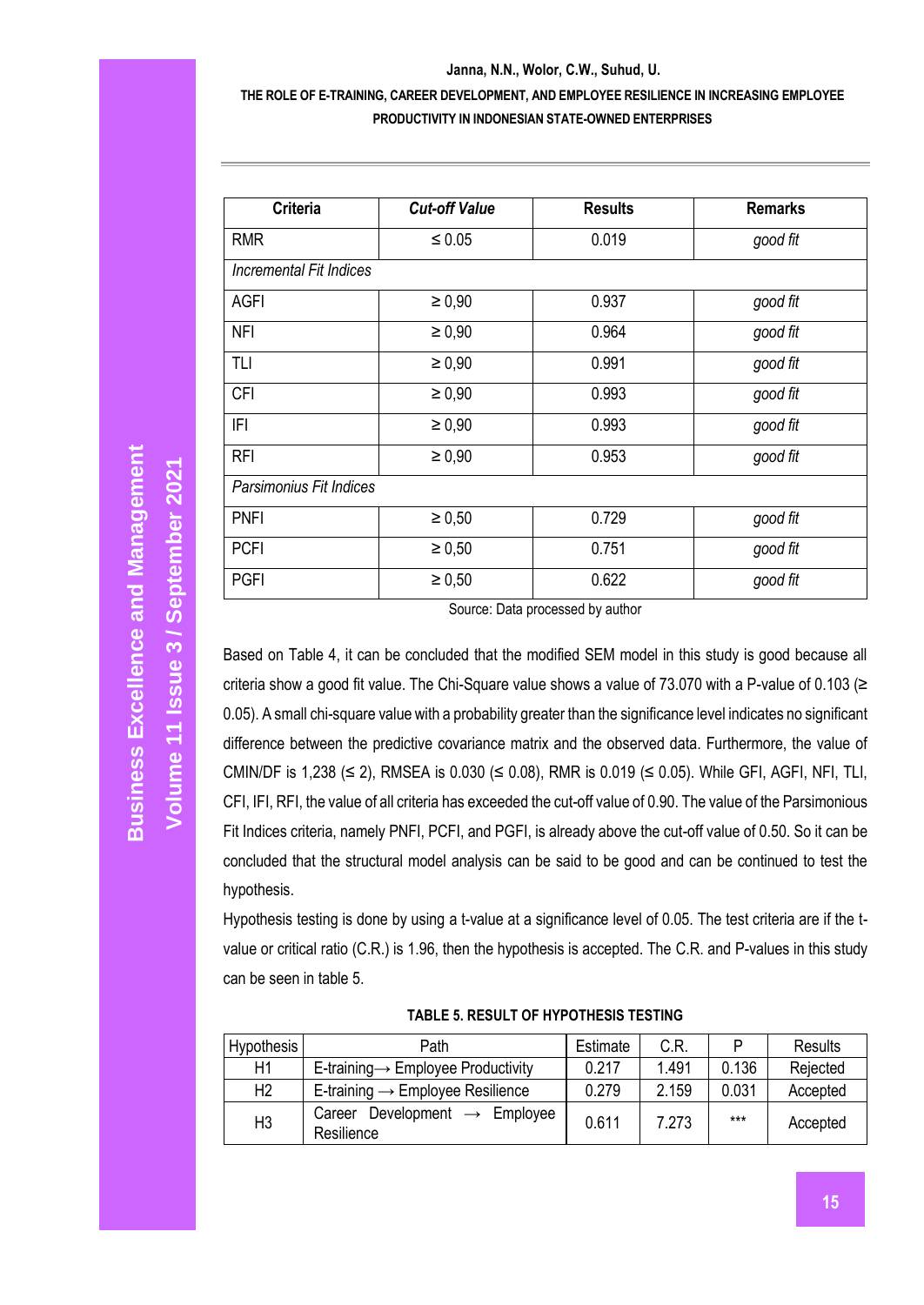### **THE ROLE OF E-TRAINING, CAREER DEVELOPMENT, AND EMPLOYEE RESILIENCE IN INCREASING EMPLOYEE PRODUCTIVITY IN INDONESIAN STATE-OWNED ENTERPRISES**

| Hypothesis     | Path                                                         | Estimate | C.R.  | P   | Results  |
|----------------|--------------------------------------------------------------|----------|-------|-----|----------|
| Η4             | Development $\rightarrow$ Employee<br>Career<br>Productivity | 0.537    | 4.856 | *** | Accepted |
| H <sub>5</sub> | Employee Resilience $\rightarrow$ Employee<br>Productivity   | 0.369    | 4.500 | *** | Accepted |

Source: Research findings, processed by AMOS

Based on table 5, it can be seen that H1 has a C.R value. 1.491 (≤1.96) with a probability level of 0.136 (≥0.05), it can be concluded that H1 is rejected, meaning that e-training does not affect employee productivity. Then the C.R. at H2 of 2.159 (≥1.96) with a P-value of 0.031 (≤0.05), the research hypothesis is accepted. Then the C.R. on H3, H4, and H5 each have a value of 7,273, 4,856, 4,500 (≥1.96) with the resulting P-value at P≤0.05, where the \*\*\* sign is significant P < 0.001 then the research hypothesis is accepted.

#### **5. DISCUSSION**

The results of the study show that e-training has no significant effect on employee productivity. Therefore the e-training is less effective in increasing employee productivity. These results are in line with research conducted by Mwangi and Reuben (2019). Their research results state that 58% of employees in organizations do not agree with e-training because they have not fully met the skills and expertise needs of employees. The results of this study are supported by research conducted by Ramayah et al. (2012) that self-efficacy, ease of use, and training content are not significant. In addition, Dutton et al. (2002) research shows that users feel dissatisfied with e-learning systems and do not continue their training. When employees feel dissatisfied and do not continue their training, the training will not impact their productivity.

There is a significant effect of e-training on employee resilience, which means the implementation of etraining can increase employee resilience. According to Emmanuella (2020), being a resilient employee is a skill that can be learned, trained, and formed. Singh and Mohanty (2012) support that investing in training can improve employee skills in decision making, teamwork, problem-solving and interpersonal relationships. In addition, training can also affect employee behavior and work skills, which results in increased employee performance and constructive change (Satterfield & Hughes, 2007).

Career development has a significant effect on employee resilience. The result is supported by Lyons et al. (2015), in their study that people who have their own career development goals are more resilient than those who do not have a thriving career, which means career development has a positive relationship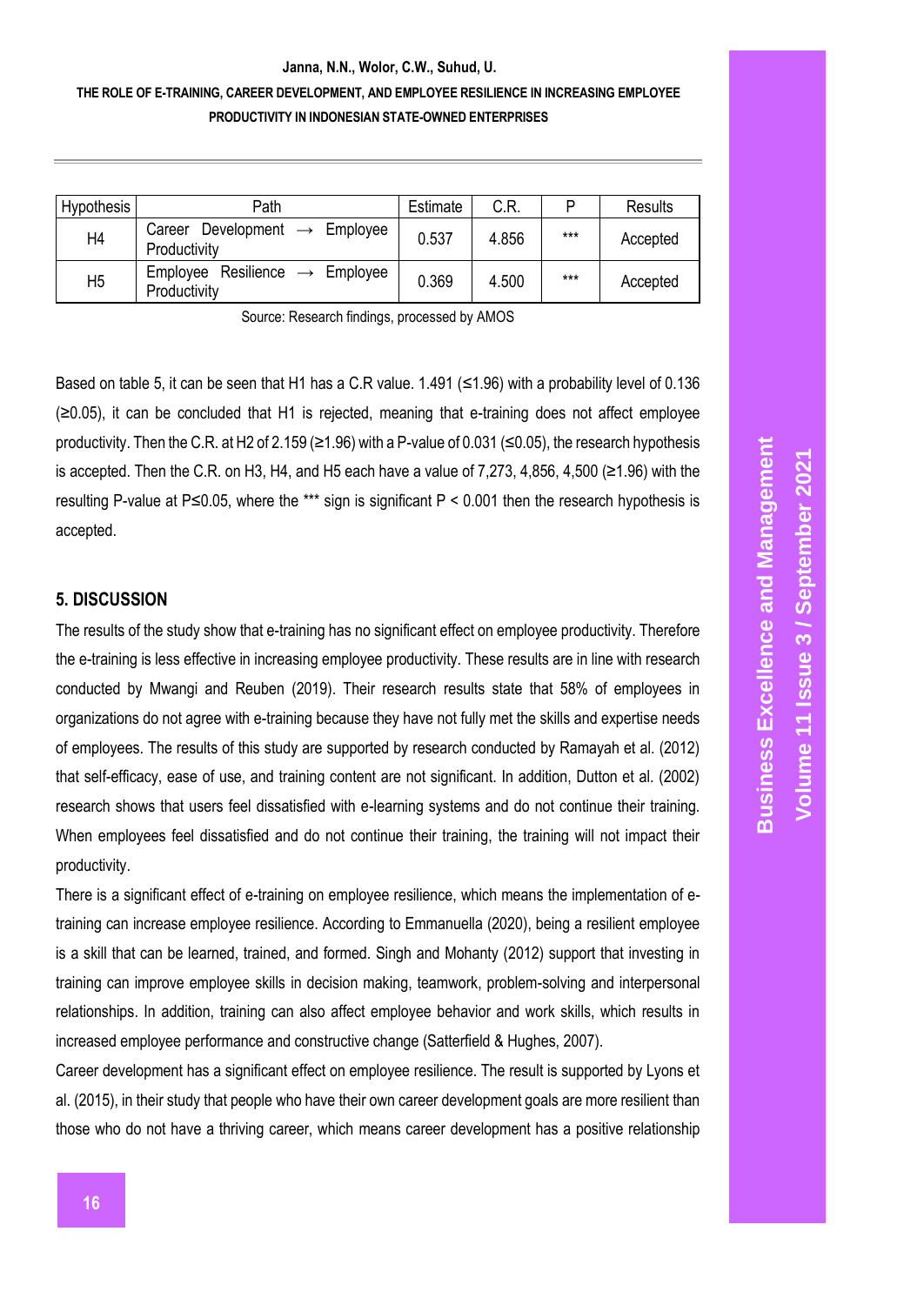### **Janna, N.N., Wolor, C.W., Suhud, U. THE ROLE OF E-TRAINING, CAREER DEVELOPMENT, AND EMPLOYEE RESILIENCE IN INCREASING EMPLOYEE PRODUCTIVITY IN INDONESIAN STATE-OWNED ENTERPRISES**

with resilience. Career advancement opportunities can help employees deal with the stress they experience (Khan et al., 2019). In other words, career development can increase employee resilience. The results of this study are supported by research conducted by Lyons et al. (2015) and Srivastava and Madan (2020) which states that career development has a significant influence on employee resilience. The results of this study state that there is a significant influence between career development and employee productivity. This result follows the statement of Massie (2015) that career development and training can encourage the achievement of the best employee performance to provide increased productivity in the company. Another study that supports the results of this study is the research conducted by Kelana et al. (2016), Chen et al. (2004) stated that career development has a significant effect on employee productivity.

The results of the study state that employee resilience has a significant effect on employee productivity. Another study that states that employee resilience has a significant effect on employee productivity is research conducted by Zehir and Narcikara (2016) and Saifudin (2018). Stress felt by employees can reduce employee performance, productivity, morale, and stretch relationships at work (White, 2011) because employees who experience excessive stress have difficulty managing emotions, focusing attention, making decisions, and thinking clearly. According to Spangler et al. (2012), here are three main approaches that are effective in dealing with stress and resilience in the workplace, namely (a) preventing distress and building resilience; (b) provide information, resources, and benefits to employees; and (c) actively intervene with problematic employees.

## **6. CONCLUSIONS AND RECOMMENDATION**

Based on the results, it can be concluded that one hypothesis is rejected, and four hypotheses are accepted. Career development is the main factor that can increase employee productivity and employee resilience. The results of this study have important implications for policymakers to determine company strategies related to e-training, career development, and employee resilience to increase employee productivity. The results of this study can also expand the literature related to increasing productivity in the Survey Service SOE environment. Therefore, it can provide opportunities for future research.

It can be seen from the results of this study. It was found that the e-training variable had no impact on the results of the study. Further research can expand the research sample by including all survey service SOEs spread throughout Indonesia so that more optimal results can be found and can be generalized to areas wider.

This study proposes that companies must evaluate and improve the training system to make it more suitable for the needs of employees so that it can be applied to each employee's job or job desk but must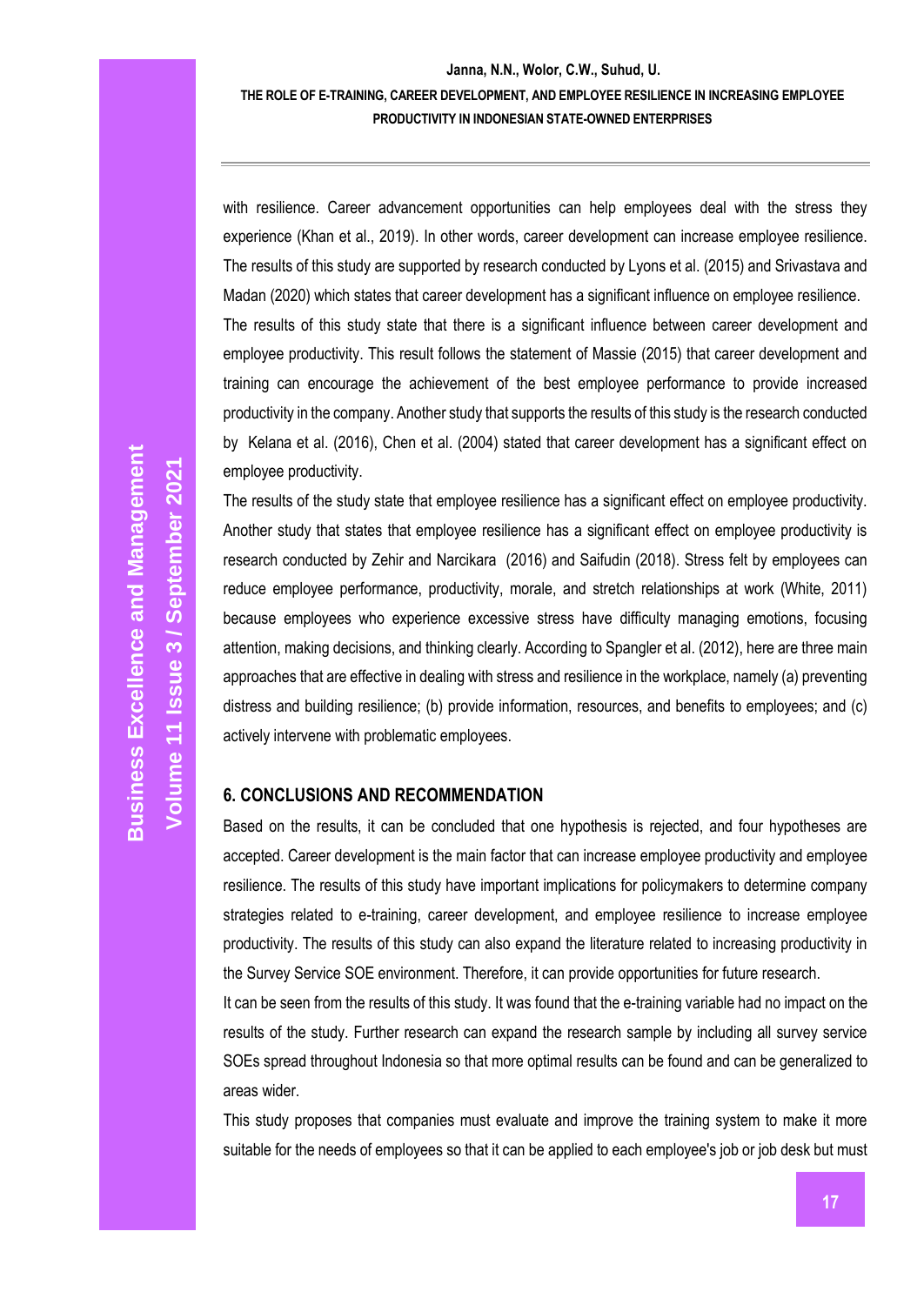### **THE ROLE OF E-TRAINING, CAREER DEVELOPMENT, AND EMPLOYEE RESILIENCE IN INCREASING EMPLOYEE PRODUCTIVITY IN INDONESIAN STATE-OWNED ENTERPRISES**

keep up with the demands of the times so that the company can compete globally. Implementing online training programs and career development carried out in the company must be further improved so that management can filter out superior human resources to be prepared as the next generation of the company.

### **REFERENCES**

- Arifin, N. (2013). Manajemen sumber daya manusia: Teori dan kasus (Human resource management: Theories and cases). Jepara: UNISNU Press.
- Batubara, H., H. (2018). Pelatihan e-learning berbasis moodle untuk dosen-dosen Universitas Islam Kalimantan MAB Banjarmasin (Moodle-based e-learning training for lecturers at the Islamic University of Kalimantan, MAB Banjarmasin). *Journal of Character Education Society*, 1(1), 57–66. <https://doi.org/10.31764/jces.v1i1.115>
- Chen, T.-Y., Chang, P.-L., & Yeh, C.-W. (2004). An investigation of career development programs, job satisfaction, professional development and productivity: The case of Taiwan. *Human Resource Development International*, *7*(4), 441–463.
- Cooper, R. D., & Emory, C. W. (1996). Metode Penelitian Bisnis (Business Research Methods). Jakarta: Erlangga.
- Dayona, G., & Rinawati, N. (2016). Pengaruh pelatihan dan pengembangan karir terhadap employee engagement di PT Andalan Finance Indonesia (The effect of training and career development on employee engagement at PT Andalan Finance Indonesia). *Jurnal Indonesia Membangun*, 15(2), 39-61.
- Din, R. (2010). Development and validation of an integrated meaningful hybrid e-training (i-met) for computer science theoretical-empirical based design and development approach. In *Unpublished Dissertation,* UKm, Malaysia.
- Dutton, J., Dutton, M., & Perry, J. (2002). How do online students differ from lecture students? *Journal of Asynchronous Learning Network*, *6*(1), 1–20. https://doi.org/10.24059/olj.v6i1.1869
- Emmanuella, R. (2020). *Resiliensi karyawan dan produktivitas: sebesar ini kaitannya!* (Employee resilience and productivity: this is how big the connection is!) Retrieved from Rilivstory website https://riliv.co/rilivstory/resiliensi-karyawan-dan-produktivitas/
- Ginting, E. D. J. (2003). Hubungan persepsi terhadap progam pengembangan karir dengan kompentensi kerja (The relationship between perceptions of career development programs and work competence). *Lecture's paper*. Digitized by USU Digital Library.
- Ghazali, I. (2017). *Structural equation modeling konsep dan aplikasi dengan program amos 24 (Structural equation modeling concepts and applications with the amos 24 program)*. Semarang: Badan Penerbit Universitas Diponegoro.
- Gyansah, S. T., & Guantai, H. K. (2018). Career development in organizations: placing the organization and employee on the same pedestal to enhance maximum productivity. *European Journal of Business and Management*, *10*(14), 40–45.
- Hair, J. F., Black, W. C., Babin, B. J., & Anderson, R. E. (2014). *Multivariate Data Analysis*. Essex: Pearson Education Limited.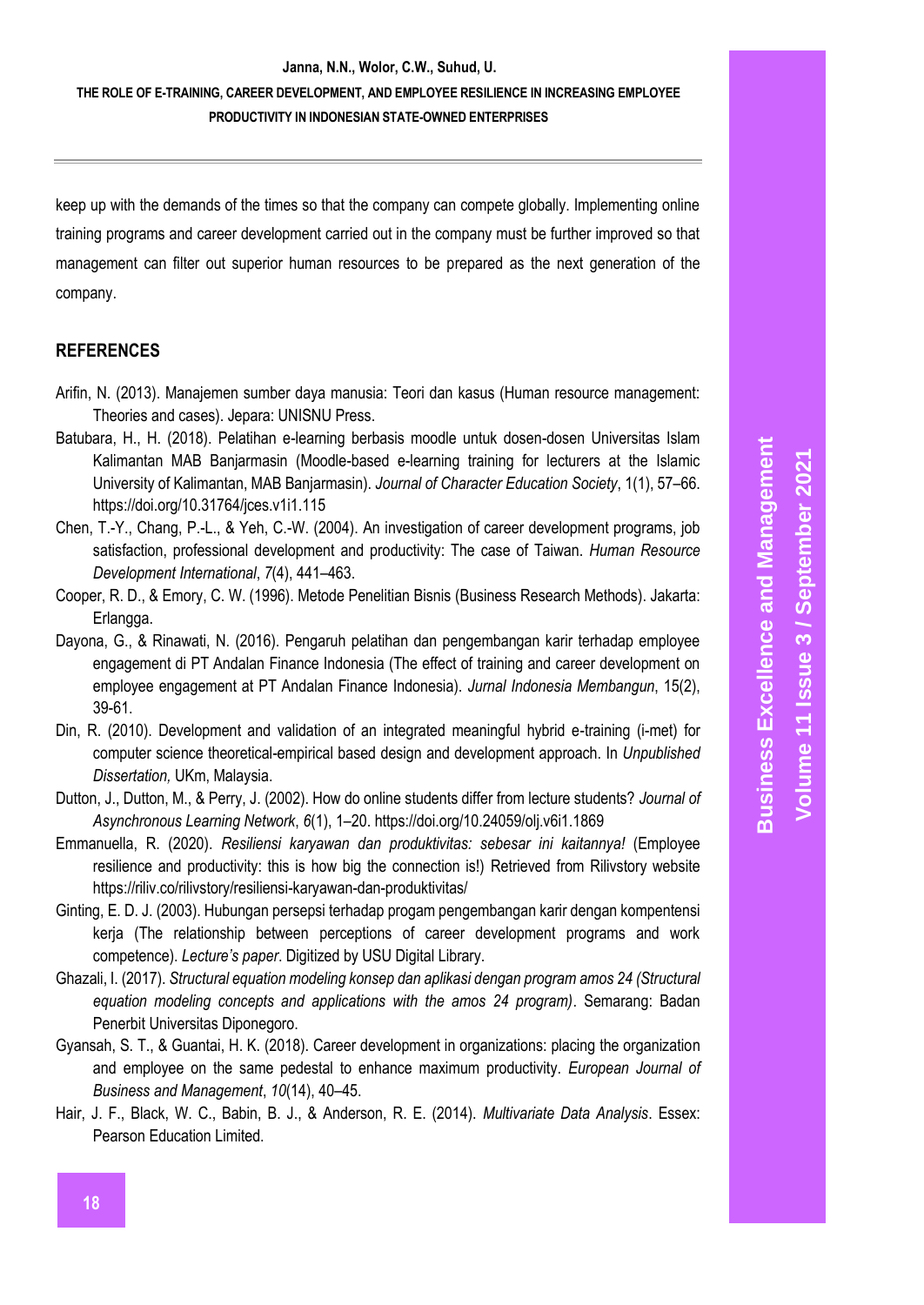### **THE ROLE OF E-TRAINING, CAREER DEVELOPMENT, AND EMPLOYEE RESILIENCE IN INCREASING EMPLOYEE PRODUCTIVITY IN INDONESIAN STATE-OWNED ENTERPRISES**

- Hanaysha, J. (2016). Testing the effects of employee empowerment, teamwork, and employee training on employee productivity in higher education sector. *International Journal of Learning and Development*, *6*(1), 164–178.
- Heri, E. I. (2019). Tantangan pengembangan SDM Polri di era revolusi industri 4.0 (The challenges of developing Polri's human resources in the era of the industrial revolution 4.0). *Jurnal Ilmu Kepolisian*, *13*.
- Hodliffe, M. (2014). The development and validation of the employee resilience scale (EmpRes): The conceptualisation of a new model. *Master's thesis*, University of Canterbury, New Zealand.
- Ilah, M. A., Indrawati, M., & Prasetyo, I. (2020). Pengaruh pengembangan karir dan kompensasi terhadap kinerja melalui disiplin kerja karyawan di PT . Panasonic Gobel Eco Solutions Manufacturing Indonesia Pasuruan – Jawa Timur (The effect of career development and compensation on performance through work discipline of employees at PT. Panasonic Gobel Eco Solutions Manufacturing Indonesia Pasuruan – East Java). *Jurnal Manajerial Bisnis*, 3(3), 184-200.
- Ilyas, M., Kadir, K. A., & Adnan, Z. (2017). Relationship between training and employee productivity in organization: a partial least square (PLS-SEM) approach. *Information and Knowledge Management*, *7*(3), 53–60.
- Kelana, B. W. Y., Mansor, N. N. A., & Sanny, L. (2016). The effect of HR sustainability practice to employee productivity in SMEs Malaysia. *Information (Japan)*, *19*(7B), 2815–2819.
- Khan, Z., Rao-Nicholson, R., Akhtar, P., Tarba, S. Y., Ahammad, M. F., & Vorley, T. (2019). The role of HR practices in developing employee resilience: a case study from the Pakistani telecommunications sector. *International Journal of Human Resource Management*, *30*(8), 1342– 1369. https://doi.org/10.1080/09585192.2017.1316759
- Kuntz, J., Connell, P., & Näswall, K. (2017). Workplace resources and employee resilience: The role of regulatory profiles. *Career Development International*, *22*(4), 419–435.
- Luthans, F., Norman, S. M., Avolio, B. J., & Avey, J. B. (2008). The mediating role of psychological capital in the supportive organizational climate—employee performance relationship. *Journal of Organizational Behavior*, 29(2), 219–238[. https://doi.org/10.1002/job.507](https://doi.org/10.1002/job.507)
- Luthans, F., Vogelgesang, G. R., & Lester, P. B. (2006). Developing the psychological capital of resiliency. *Human Resource Development Review*, *5*(1), 25–44.
- Lyons, S. T., Schweitzer, L., & Ng, E. S. W. (2015). Resilience in the modern career. *Career Development International*, *20*(4), 363–383. https://doi.org/10.1108/CDI-02-2015-0024
- Malaolu, V., & Ogbuabor, J. E. (2013). Training and manpower development, employee productivity and organizational performance in Nigeria: an empirical investigation. *International Journal of Advances in Management and Economics*, *2*(5), 163–177.
- Massie, R., Tewal, B., & Sendow, G. (2015). Pengaruh perencanaan karir, pelatihan dan pengembangan karir terhadap kinerja pegawai pada museum negeri Provinsi Sulawesi Utara (The influence of career planning, training and career development on employee performance at the state museum of North Sulawesi Province). *Jurnal Bekala Ilmiah Efesiensi*, *15*(05), 635–645.
- Mwangi, J., & Reuben, J. M. (2019). Effects of e-recruitment and e-training on human resource performance: A case study of Telkom Kenya. *International Journal of Research Publication*, *43*(1). https://doi.org/10035282019680
- Nda, M. M., & Fard, R. Y. (2013). The impact of employee training and development on employee productivity. *Global Institute for Research & Education*, *2*(6), 91–93.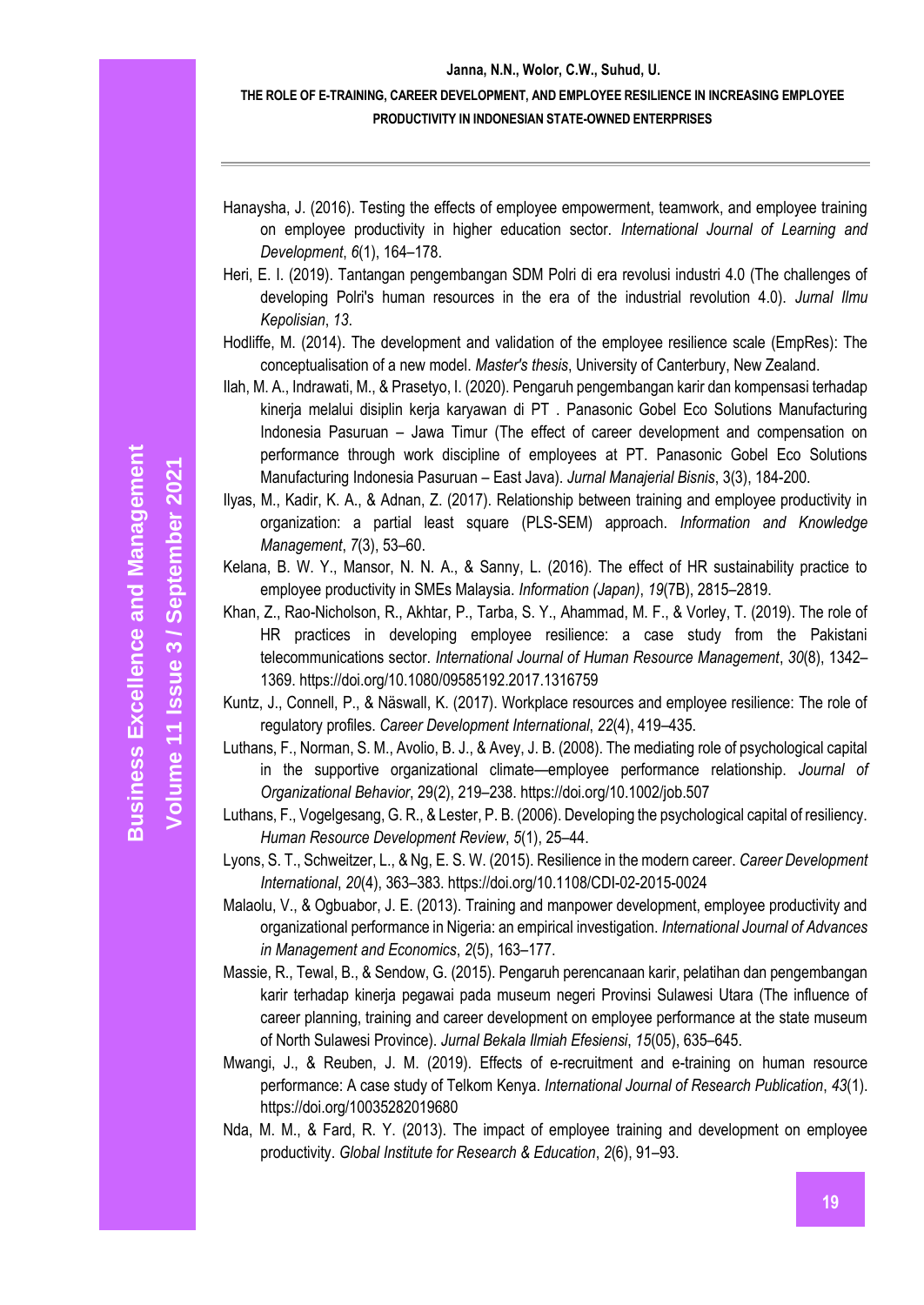## **THE ROLE OF E-TRAINING, CAREER DEVELOPMENT, AND EMPLOYEE RESILIENCE IN INCREASING EMPLOYEE PRODUCTIVITY IN INDONESIAN STATE-OWNED ENTERPRISES**

- Neureiter, M., & Traut-Mattausch, E. (2016). An inner barrier to career development: Preconditions of the impostor phenomenon and consequences for career development. *Frontiers in Psychology*, *7*, 48, 1-15.
- Nguyen, Q., Kuntz, J. R. C., Näswall, K., & Malinen, S. (2016). Employee resilience and leadership styles: The moderating role of proactive personality and optimism. *New Zealand Journal of Psychology*, 45(2), 13-21.
- Nurshabrina, N., & Adrianti, R. (2020). The Effect of E-Human Resource Management (E-HRM) on Cost Efficiency and Productivity of Employees in the Company. *International Research Journal of Advanced Engineering and Science*, *5*(1), 212–215.
- Permatasari, I. R. (2006). Pengaruh pengembangan karir terhadap kinerja karyawan: studi kasus di PT.Telkom Malang (The effect of career development on employee performance: a case study at PT. Telkom Malang). *MODERNISASI*, *2*, 177–191.
- Ramayah, T., Ahmad, N. H., & Hong, T. S. (2012). An assessment of e-training effectiveness in multinational companies in Malaysia. *Journal of Educational Technology & Society*, *15*(2), 125–137.
- Sabir, R. I., Akhtar, N., Ali, F., Bukhari, S., & Nasir, J. (2014). Impact of training on productivity of employees: A case study of electricity supply company in Pakistan. *International Review of Management and Business Research*, *3*(2), 595.
- Saifudin. (2018). *Hubungan antara resiliensi dengan produktivitas kerja pada karyawan perusahaan telekomunikasi PT. Cendana Teknika Utama* (The relationship between resilience and work productivity on employees of the telecommunications company PT. Cendana Teknika Utama ). *Undergraduate's thesis*, UIN Maulana Malik Ibrahim, Malang
- Satterfield, J. M., & Hughes, E. (2007). Emotion skills training for medical students: A systematic review. *Medical Education*, *41*(10), 935–941. https://doi.org/10.1111/j.1365-2923.2007.02835.x
- Sihite, M. (2018). Peran kompetensi dalam mewujudkan sumber daya manusia yang berdaya saing tinggi di era revolusi industri 4.0: suatu tinjauan konseptual (The role of competence in realizing highly competitive human resources in the era of the industrial revolution 4.0: a conceptual review). *Jurnal Ilmiah METHONOMI*, *4*(2), 145–159.
- Singh, R., & Mohanty, M. (2012). Impact of training practices on employee productivity: A comparative study. *Interscience Management Review (IMR)*, *2*(2), 74.
- Smith, B., Shatté, A., Perlman, A., Siers, M., & Lynch, W. D. (2018). Improvements in resilience, stress, and somatic symptoms following online resilience training: A dose–response effect. *Journal of Occupational and Environmental Medicine*, *60*(1), 1.
- Spangler, N. W., Koesten, J., Fox, M. H., & Radel, J. (2012). Employer perceptions of stress and resilience intervention. *Journal of Occupational and Environmental Medicine*, *54*(11), 1421–1429. https://doi.org/10.1097/JOM.0b013e3182619038
- Srivastava, S., & Madan, P. (2020). The relationship between resilience and career satisfaction: Trust, political skills and organizational identification as moderators. *Australian Journal of Career Development*, *29*(1), 44–53. https://doi.org/10.1177/1038416219886317
- Sultana, A., Irum, S., Ahmed, K., & Mehmood, N. (2012). Impact of training on employee performance: A study of telecommunication sector in Pakistan. *Interdisciplinary Journal of Contemporary Research in Business*, 4(6), 646-661.

Vanhove, A. J., Herian, M. N., Perez, A. L. U., Harms, P. D., & Lester, P. B. (2016). Can resilience be developed at work? A meta‐analytic review of resilience‐building programme effectiveness. *Journal*